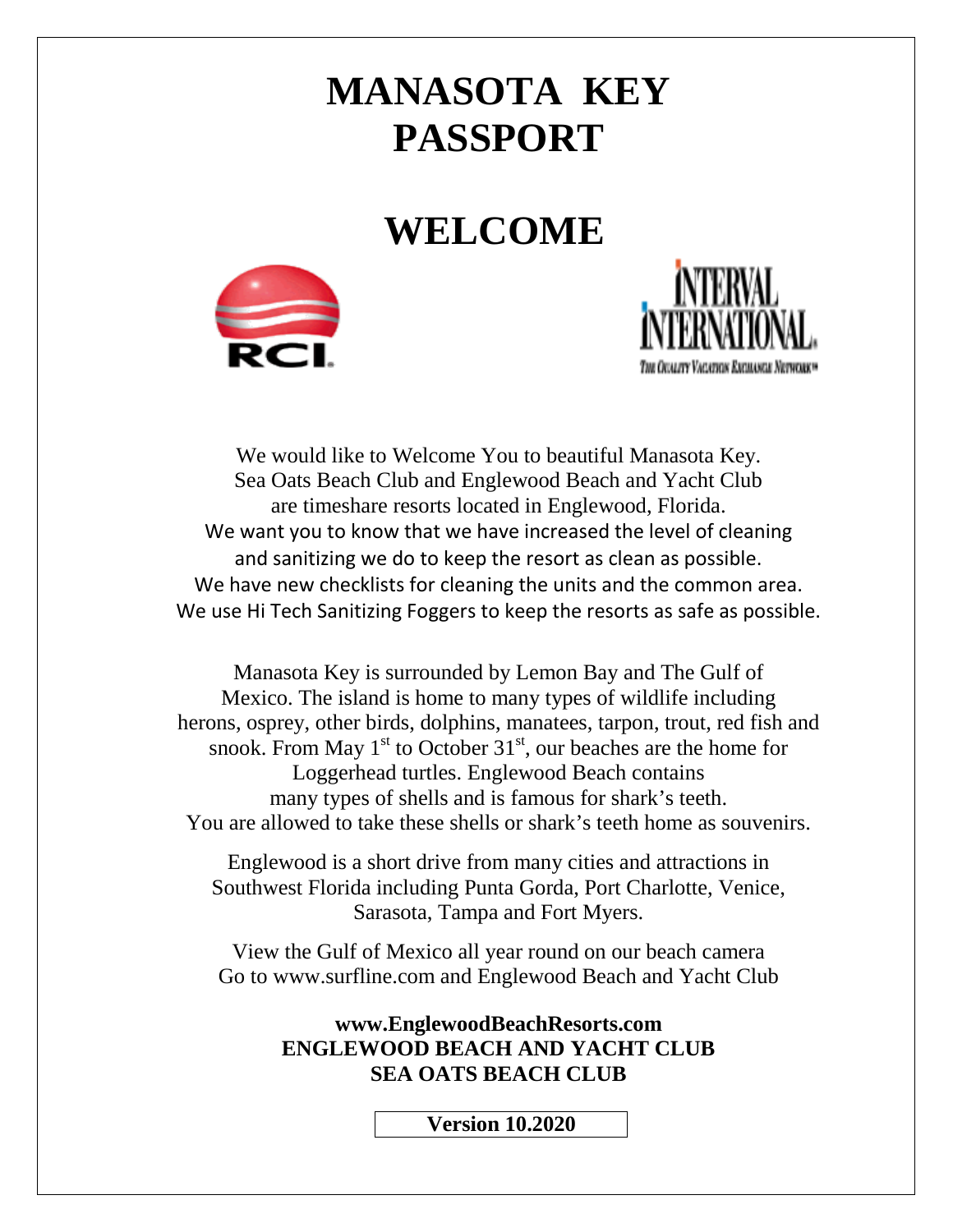# **R**esort **CLUB INFO**

#### IMPORTANT NUMBERS FOR RESORT OFFICE OR RESERVATIONS

| Resort                           | Sea Oats Beach Club                          | <b>Englewood Beach and Yacht Club</b> |
|----------------------------------|----------------------------------------------|---------------------------------------|
| Address                          | 1720 Gulf Boulevard.                         | 1815 Gulf Boulevard.                  |
|                                  | Englewood, Fl 34223                          | Englewood, Fl 34223                   |
| Office Phone/ Fax (941) 474-3611 |                                              | $(941)$ 474-7761                      |
| Web-site                         | WWW.englewoodbeachresorts.com                |                                       |
| Email                            | SeaOats@vacationFLA.com EBYC@vacationFLA.com |                                       |

#### RESORT EMERGENCIES

 $STCTIDITX$ 

In the event of a plumbing, electrical, lock out situation or any other resort related emergency, please call the office numbers above for your respective resorts.

| $(941)$ 474-3233 |
|------------------|
| 911              |
| 1 800 282-3171   |
|                  |

HEALTH ISSUES If you need medical help, please call the numbers below. Columbia/Englewood Hospital (941) 475-6571 Millennium 7 Day Walk in Clinic (941) 475-8154

#### DIRECTIONS FROM NORTH OR SOUTH

From I-75 take exit 191 (River Road/ formerly exit 34) west approximately 13 miles to Indiana Avenue/State Road 776. Turn left onto 776 for 1.5 miles to Beach Road. Turn right onto Beach road and go 1.5 miles to Englewood Public Beach. Turn left at traffic circle onto Gulf Blvd. Proceed 1/10 Mile to the resort.

CHECK IN 3PM. Please call the office if you arrive after hours. The resort office is open until 5 PM Monday through Saturday and 4PM on Sundays. If you arrive after the office is closed, the key will be left in your unit with the door unlocked. We ask that you check in during the next day.

#### CHECK OUT 10AM.

We ask that you follow these instructions for check out.

- 1) Please advise the office of your check out time
- 2) Please put dirty dishes into dishwasher and start dishwasher.
- 3) Remove the trash from the apartment.
- 4) Put all dirty linens into pillow cases and towels into laundry basket.
- 5) Drop the keys off at the resort office or office door mail slot.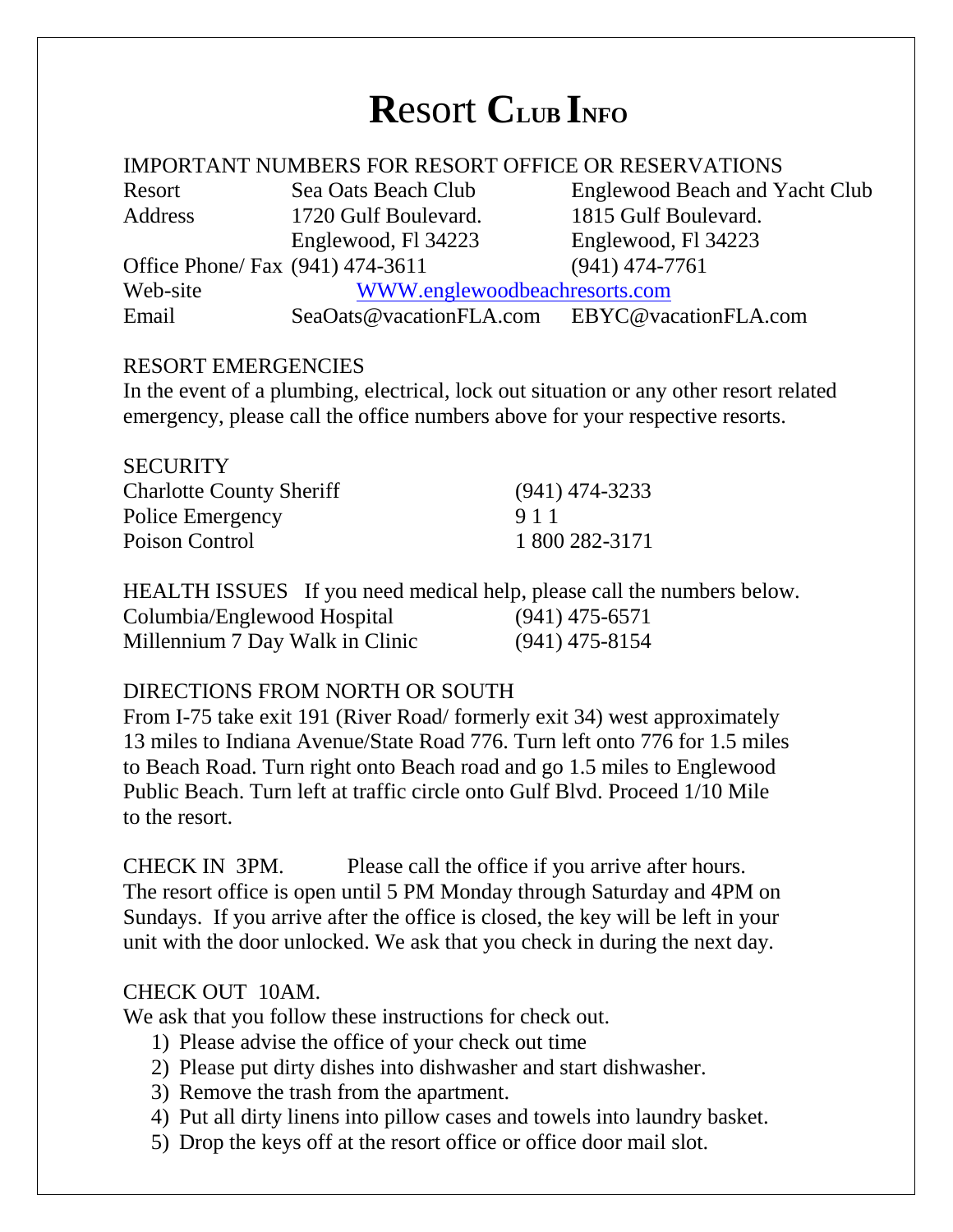# **RESORT CLUB INFO**

PAYMENTS can be made using charge cards, checks and cash.

#### TELEPHONE SYSTEM

SOBC and EBYC have automatic phone systems for their guests. The guest line number for SOBC is (941) 474-8989. The guest line number for EBYC is (941) 475-4416 The phone is automatically answered by a recording. Enter the condo number where the guests are staying. If there is no answer, the guests are out of their room. Local calls at the resort are free. 1 800 numbers may be dialed. Long distance numbers are blocked.

#### COMPUTERS

The resort office and pool areas are "hot spots" for wireless laptop users. Contact the office for the wireless access code. EBYC Clubhouse has a computer in the office for limited usage. You may also print boarding passes and map quest for directions.

#### HOUSEKEEPING and LAUNDRY

For housekeeping items or supplies, please contact the front desk. There are coin operated clothes washers and dryers in the common area of the resort

#### MAINTENANCE

The resort has a maintenance person on staff each day until 4:30 PM. TRASH CONTAINERS are located in the parking lot.

PETS are NOT ALLOWED at the resort.

#### ROOM KEYS

Please make sure that you have a room key with you at all times. The cost for opening up units after business hours is \$25.00. The cost for lost room keys is \$25.00.

#### SUPERMARKETS Englewood is home to many fine supermarkets including:

| <b>Supermarket Name</b>             | <b>Telephone Number</b> |
|-------------------------------------|-------------------------|
| <b>Publix at Merchants Crossing</b> | 475-8823                |
| Publix at Dearborn Street           | 473-5441                |

#### **TELEVISION**

Each unit is equipped with a 32" color TV in the living area and a 32" color TV in the master bedroom. We are connected with cable. Channel 95 gives the listing of all of the channels we receive and what programs are playing at that time.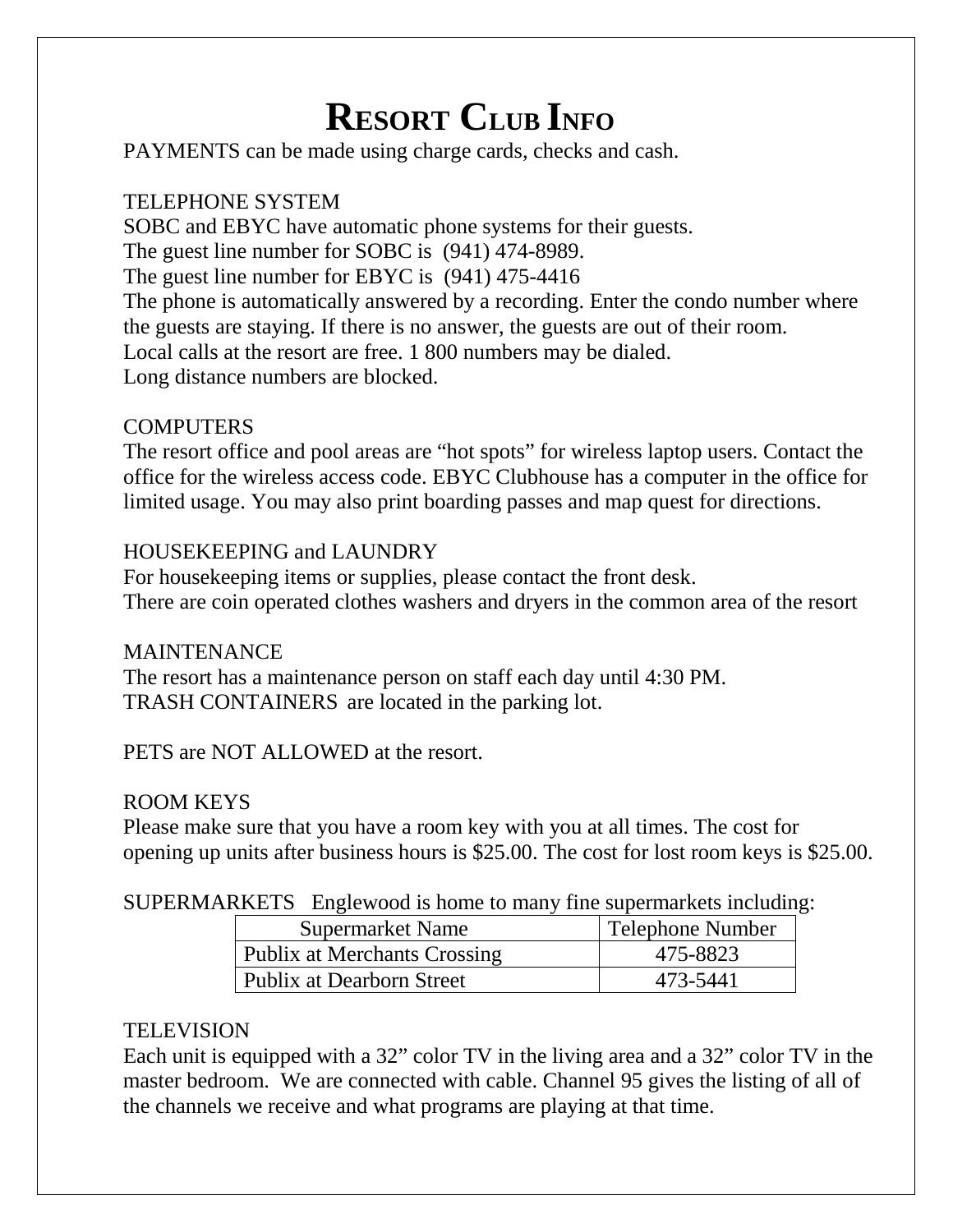# **SPORTS ENTERTAINMENT ACTIVITIES**

| <b>SARASOTA</b>                    |                                 |                    |
|------------------------------------|---------------------------------|--------------------|
| Mote Marine Aquarium               | World famous aquarium           | 45 Minutes         |
| St. Armand's Circle-Longboat Key   | Restaurants and shopping        | 45 Minutes         |
| <b>Ringling Museum</b>             | Million-dollar artwork          | 45 Minutes         |
| CA'D Zan -Ringling Home            | Ringling family home            | 45 Minutes         |
| <b>Selby Botanical Gardens</b>     | World famous gardens            | 45 Minutes         |
| Sarasota Jungle Gardens            | Unique Zoo atmosphere           | 45 minutes         |
| Siesta Key                         | White sand and village          | 35 minutes         |
| <b>VENICE</b>                      |                                 |                    |
| Venice Avenue Shopping             | Restaurants and shopping        | 25 minutes         |
| <b>Ideal Classic Car Museum</b>    | 941 966-1900                    | 20 Minutes         |
| PUNTA GORDA /PT. CHARLOTTE         |                                 |                    |
| Fisherman's Village                | Restaurants and shopping        | 30 Minutes         |
| Boca Grande - Gasparilla Island    | <b>Island famous for Tarpon</b> | 20 Minutes         |
| Muscle Car Museum $+50$ 's Diner   | 941 575-5959                    | 50 Minutes         |
| <b>FORT MYERS</b>                  |                                 |                    |
| <b>Edison-Ford Museum</b>          | 239 334-7419                    | 1.5 Hour           |
| Murder Mystery Dinner Train        | 239 275-8487                    | 1.5 Hour           |
| <b>THEME PARKS</b>                 |                                 |                    |
| Disney World - Orlando             | 407 939-4636                    | 3 Hours            |
| Universal Studios - Orlando        | 407 363-8000                    | 3 Hours            |
| Busch Gardens - Tampa              | 1888 800-5447                   | 1.5 Hours          |
| Lego Land and Water Park           | 1877 350-LEGO                   | 1.5 Hours          |
| <b>NATURE PRESERVES</b>            |                                 |                    |
| <b>Stump Pass Park</b>             | State Park on Manasota Key      | 5 minutes          |
| <b>Cedar Point Park</b>            | <b>Self Guided tours</b>        | 10 Minutes         |
| Lemon Bay Park                     | Loads of different flowers      | 10 Minutes         |
| Myakka State Park                  | Sarasota State Park             | 45 Minutes         |
| <b>GAMBLING IN SW FLORIDA</b>      |                                 |                    |
| <b>Hard Rock Seminole Casino</b>   | 866 502-PLAY                    | Tampa              |
| <b>MOVIE THEATRES</b>              |                                 |                    |
| <b>Charlotte Towne Center Mall</b> | 941 623-0111                    | 25 minutes         |
| Venice Frank's Theater             | 941 408-0011                    | 15 minutes         |
| <b>KEY WEST</b>                    |                                 |                    |
| Key West Express Boat Trip         | 888 259-5800                    | 3.5 hour boat trip |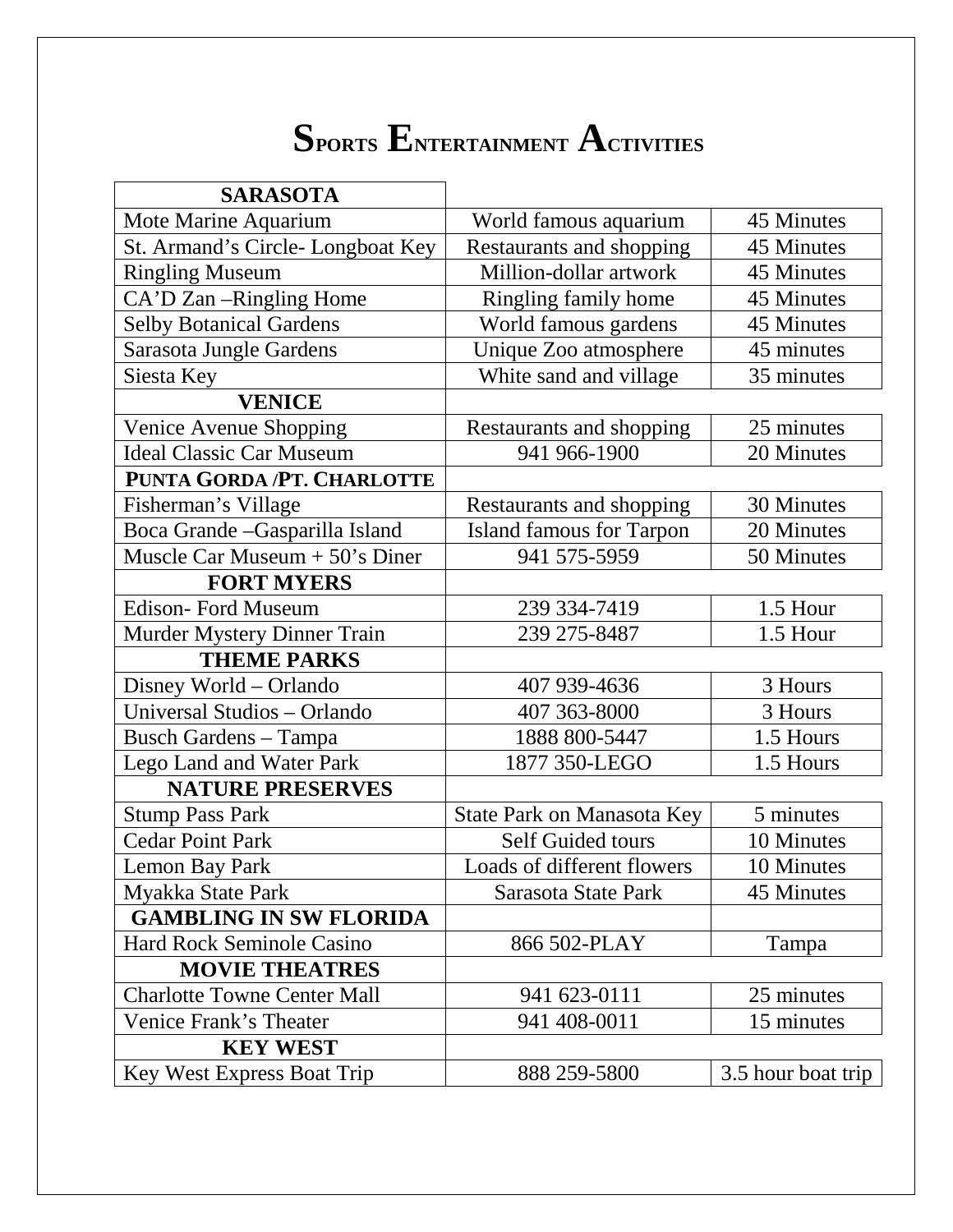## TRANSPORTION INFORMATION

#### AIRPORT INFORMATION

| SW International -    | RSW        | 239 590-4800 | I-75 to Exit $131$ | 90 minutes |
|-----------------------|------------|--------------|--------------------|------------|
| Sarasota Bradenton-   | SRO        | 941 359-2777 | I-75 to Exit 213   | 60 minutes |
| Tampa International - | <b>TPA</b> | 813 870-8700 | I-275 to Exit $39$ | 95 minutes |

#### AIRPORT TAXI SERVICE

WHEELER TRANSPORTATION TO AND FROM FORT MYERS AIRPORT ONLY Dennis Wheeler 239 357-2788 SHORELINE AIRPORT SERVICE 941 473-1237 OR 941 284-7292

# **SPORTS ENTERTAINMENT ACTIVITIES**

| <b>PLACES OF</b><br><b>WORSHIP</b> | There are over 30 places of worship in Englewood and Venice.<br>The office has a guide with phone numbers to many churches.                                                     |                  |
|------------------------------------|---------------------------------------------------------------------------------------------------------------------------------------------------------------------------------|------------------|
| <b>ANTIQUES</b>                    | Dearborn Street is great for antique shops and art galleries.                                                                                                                   |                  |
| DAY SPAS                           | All About You Spa                                                                                                                                                               | $(941)$ 475-5252 |
| <b>ENGLEWOOD</b>                   | Check out the Chamber of Commerce for all sorts of info at<br>www.englewoodchamber.com or (941) 474-5511.                                                                       |                  |
| <b>BICYCLES</b>                    | EBYC provides several 24" to 27" bicycles for usage on beautiful<br>Manasota Key. Sea Oats Beach Club Guests may use bikes kept<br>at EBYC. There is no charge for bicycle use. |                  |
| <b>BOWLING</b>                     | Englewood Bowling Center (474-5265) is just a 5-minute drive.                                                                                                                   |                  |
| <b>BOATING</b>                     | Lemon Bay Rotary Sunset Park on SR 776 and Indian Mounds<br>Park are areas to launch boats.                                                                                     |                  |
| <b>KAYAKING</b> or<br>PADDLEBOARD  | For the beginner to expert kayaker or paddle boarder, we suggest<br>Stand Up Paddleboard at 941 504-1699.                                                                       |                  |
| <b>SHELLING</b>                    | Come into the office for a free shell guide.                                                                                                                                    |                  |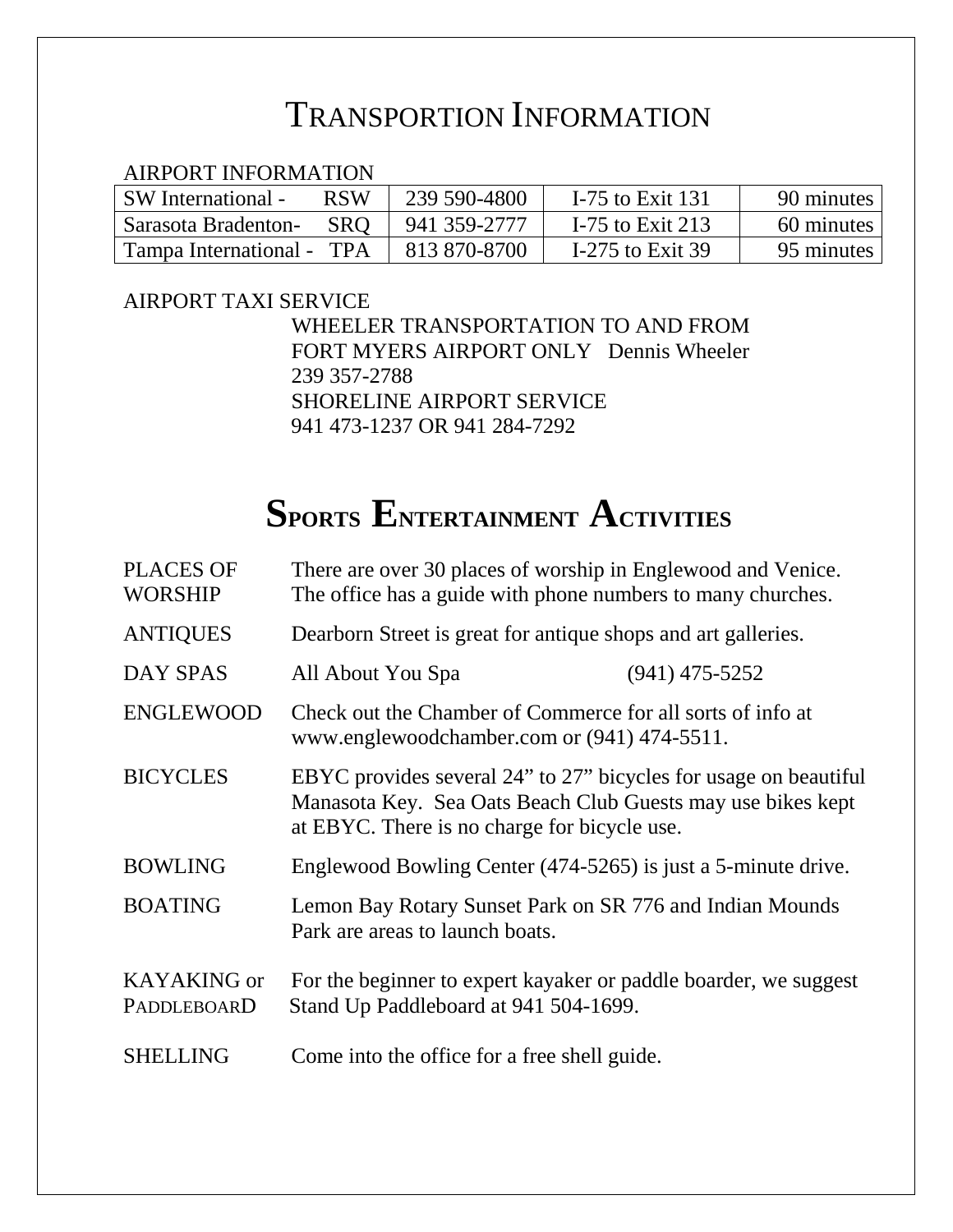# **SPORTS ENTERTAINMENT ACTIVITIES**

| * SIGHTSEEING TRIPS ** FISHING TRIPS ** CAR MUSEUMS * |                                                        |  |  |
|-------------------------------------------------------|--------------------------------------------------------|--|--|
| Hooked On Stand Up Paddleboarding -- Lessons and      | Gulf Island H2O Tours and Boat Rentals                 |  |  |
| Daily Tours Available--Call Paige @ 941 504-1699      | Call 941 505-TOUR for more information                 |  |  |
| Allure Boat and Kayak Rentals on Manasota Key         | <b>Boca Boat Sightseeing Boat Tours</b>                |  |  |
| Call 475-2628 for prices and details.                 | Call 1 888 416-2628 for prices and times.              |  |  |
| <b>Englewood Bait House Fishing Charters</b>          | <b>Lemon Bay Sunset Tours</b>                          |  |  |
| Call 475-4511 for prices and times                    | Call 475-3168 for prices and times                     |  |  |
| Babcock Wilderness Adventures in Punta Gorda          | Rum Bay Restaurant and Water Taxi Ride                 |  |  |
| Call 1 800 500-5583 for prices and times.             | Call 697-0566 for info and times                       |  |  |
| Barrier Island Sunset Tours and Para Sailing          | King Fisher Sightseeing at Fisherman's Village         |  |  |
| Call 474-9676 for prices and details.                 | Call 941 639-0969 for prices and times                 |  |  |
| Beach Road Water Sports Boat Rental                   | Sailing In The Gulf                                    |  |  |
| Call 475-9099 for prices and details                  | Call 270-2827 for prices and details                   |  |  |
| PUNTA GORDA MUSCLE CAR MUSEUM + 50's DINER            | VENICE IDEAL CLASSIC CARS                              |  |  |
| Over 200 vintage cars on display. Call 941 575-5959.  | Over 70-80 vintage cars on display. Call 941 966-1900. |  |  |

#### GOLF COURSES

| Name of Course           | Type                     | <b>Telephone Number</b> |
|--------------------------|--------------------------|-------------------------|
| Boca Royale Country Club | Public Play – Par 72     | $(941)$ 474-7475        |
| The Cove// Duffy's Golf  | Executive $+$ Night Play | $(941)$ 697-3900        |
| Lemon Bay Golf Club      | Semi-Private in summer   | $(941)$ 697-4190        |
| Long Marsh Golf Club     | Public – Par $72$        | $(941)$ 698-0918        |
| <b>Oyster Creek Golf</b> | Public – Par 60 Exec.    | $(941)$ 475-0334        |
| <b>Pinemoor East</b>     | Public – Par $36$        | $(941) 697 - 9492$      |
| <b>Pinemoor West</b>     | Public $-$ Par 71        | $(941)$ 697-7006        |
| Rotonda Hills Golf Club  | Public – Par $72$        | $(941) 697 - 2414$      |
| Rotonda Links Golf Club  | Public – Par 63 Exec.    | $(941) 697 - 8877$      |
| Rotonda Palms Golf Club  | Public – Par $72$        | (941) 697-8118          |

#### SHOPPING Great shopping within 25 minutes or less.

| Englewood             | Dearborn Street | Antiques, art galleries and restaurants.                |
|-----------------------|-----------------|---------------------------------------------------------|
| Venice                | Venice Avenue   | Lots of small stores and restaurants.                   |
| <b>Port Charlotte</b> |                 | Towne Centre Mall   Movies, restaurants and large mall. |

#### SKATE BOARD PARK

Oyster Creek Skate Park on San Casa. Wed. to Sunday. \$6.00 per session. 474-1018

#### **TENNIS**

| Englewood Tennis Center   Pay to Play- Lighted - Clay Court | $(941)$ 475-3386 |
|-------------------------------------------------------------|------------------|
| Englewood Sports Center   Public - Lighted - Hard Court     | $(941)$ 474-8919 |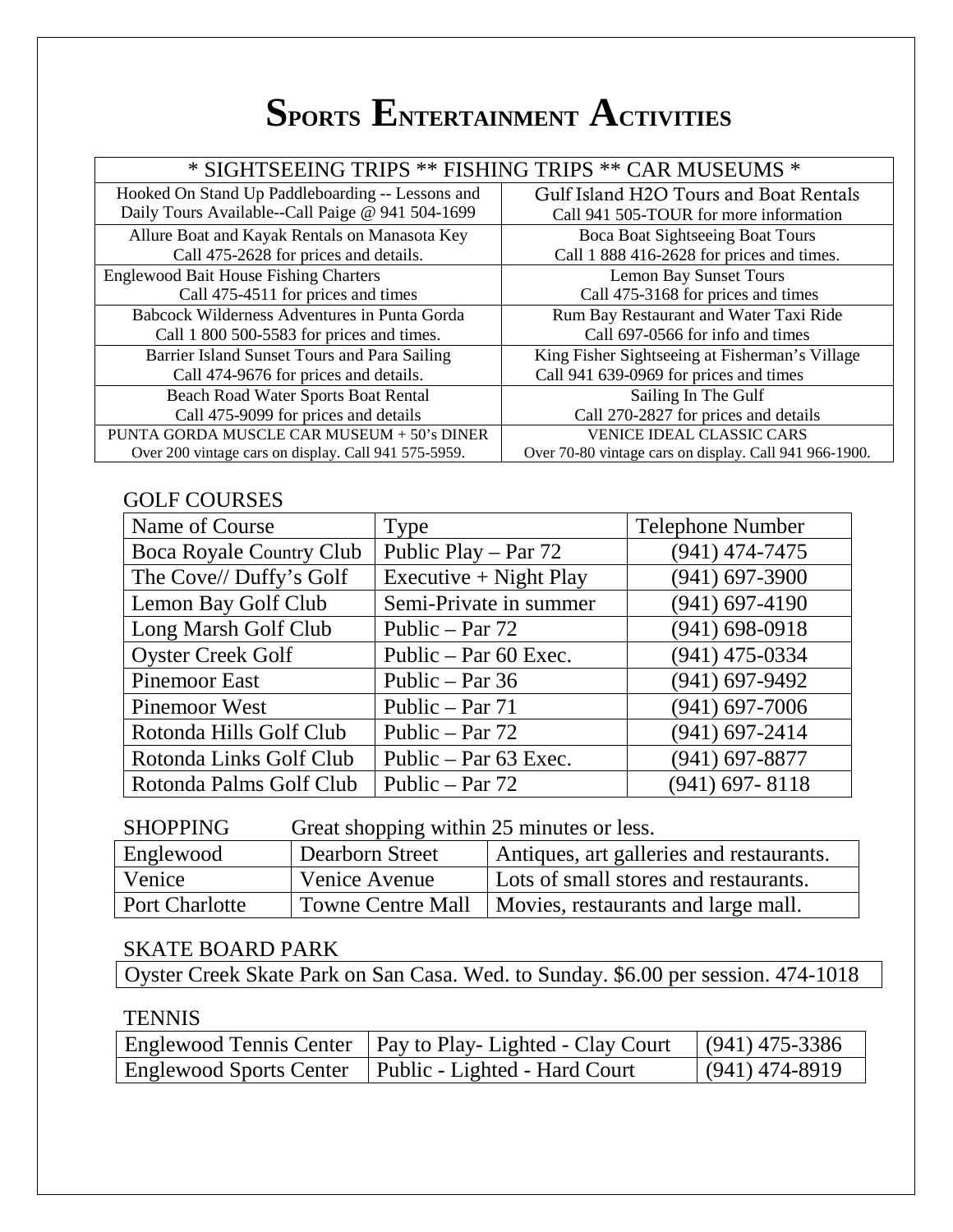## **RESTAURANT GUIDE FINE DINING RESTAURANTS**

| <b>Name of Restaurant</b> | Telephone | Location               | Type of Cuisine             |
|---------------------------|-----------|------------------------|-----------------------------|
| Lock and Key              | 474-1517  | Manasota Key           | American                    |
| Waverly wka Gulf View     | 475-3500  | Manasota Key           | Continental / Gulf view     |
| Sandbar Grill + Tiki      | 460-8280  | Manasota Key           | Seafood and Entertainment   |
| Geraldi's Pizza           | 473-7933  | Manasota Key           | Pizza and sandwiches        |
| <b>Beach Road Bistro</b>  | 474-6564  | <b>Beach Road</b>      | Continental / Water view    |
| Mango Bistro              | 681-3500  | <b>Dearborn Street</b> | Great food, wine, coffee    |
| Englewood's Sports Bar    | 475-7501  | <b>Dearborn Street</b> | Burgers, Bar, Entertainment |
| Vino Loco Wine Bar        | 473-8466  | Dearborn Street        | Wine and Tapas Bar          |
| La Stanza                 | 475-1355  | Dearborn Street        | Italian                     |
| <b>Bobarinos</b>          | 473-0000  | <b>Dearborn Street</b> | Italian and Pizza           |
| Café 776                  | 475-0819  | SR 776                 | American / Seafood          |
| Farlow's on the Water     | 474-5343  | SR 776                 | American / Water view       |
| Mama's                    | 475-5656  | SR 776                 | Italian                     |
| Beyond The Sea            | 474-1400  | SR 776                 | Seafood + Sunday Brunch     |
| Nicola's                  | 474-6195  | SR 776                 | Italian                     |
| <b>Howards Restaurant</b> | 473-0171  | SR 776                 | American + Sports Bar       |
| $Run Bay + Boat$ Trip     | 697-0566  | SR 775                 | Boat Trip to Palm Island    |
| The New Faull Inn         | 697-8050  | SR 775                 | Pizza and Italian Food      |
| Mexican $Grill + Bar$     | 460-8081  | SR 775                 | Mexican                     |
| <b>Twin Lobster</b>       | 698-8946  | SR 775                 | <b>Seafood Market</b>       |
| Fisherman's Village       |           | Punta Gorda            | 7 Restaurants               |
| Mi Pueblo                 | 486-0005  | Venice                 | Mexican                     |
| Sharky's on the Pier      | 488-1456  | Venice                 | <b>Venice Beach Casual</b>  |

#### **FAST FOOD RESTAURANTS**

| Name of Restaurant            | <b>Telephone Number</b> | Type of Cuisine             |
|-------------------------------|-------------------------|-----------------------------|
| <b>Burger King Restaurant</b> | 474-2210                | Burgers $+$ chicken         |
| <b>Checkers Restaurant</b>    | 475-6678                | Burgers $+$ hot dogs        |
| Denny's                       | 475-4399                | Breakfast, Lunch and Dinner |
| Domino's Pizza Delivery       | 473-2626                | Pizza delivery              |
| <b>Lickity Split Cafe</b>     | 474-2185                | Ice Cream and more          |
| McDonald's Restaurant         | 474-9486                | Burgers and chicken         |
| Obee's Sandwich Shop          | 473-9323                | Hero sandwiches             |
| Taco Bell                     | 460-9027                | Mexican take out            |